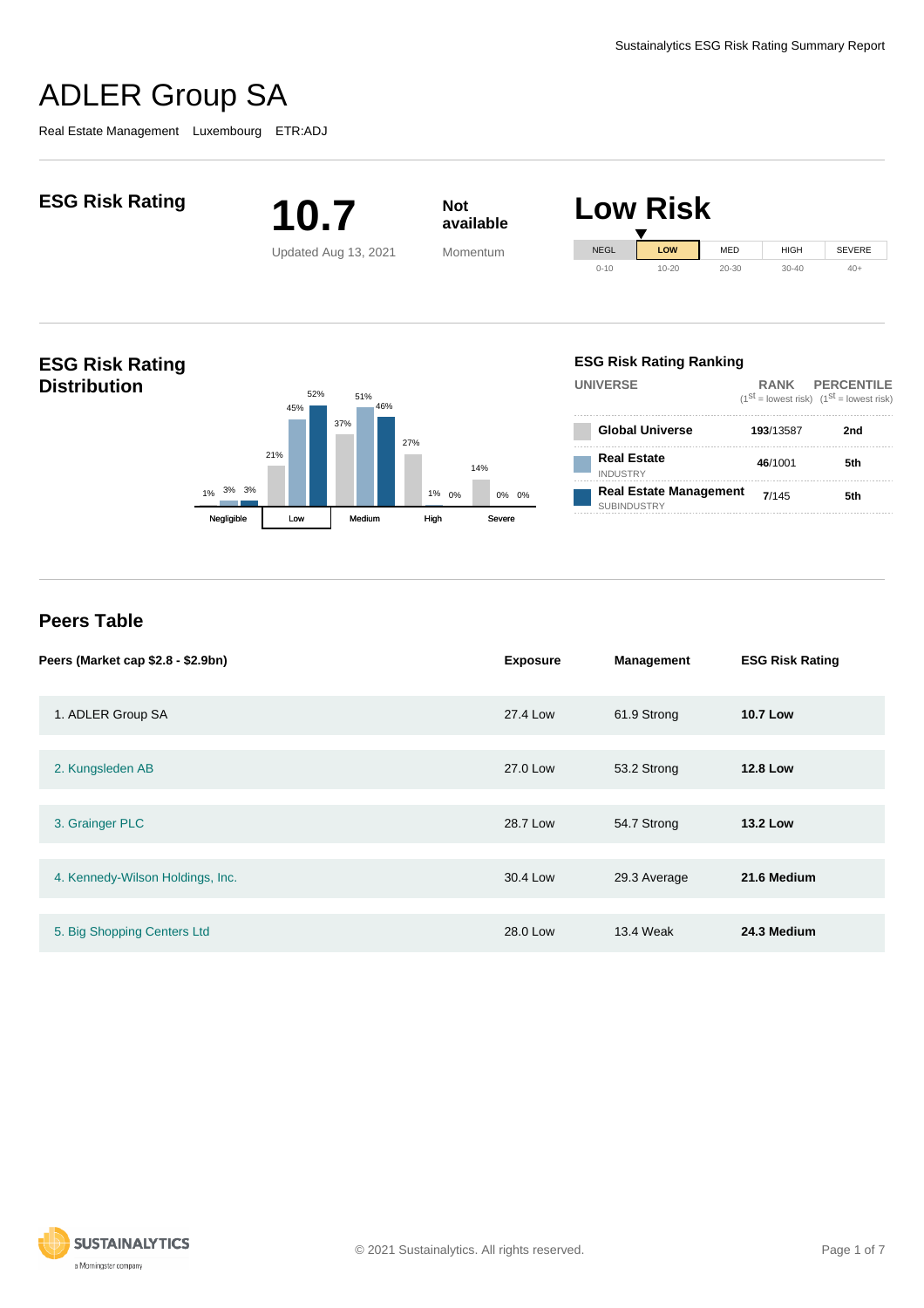# **ESG Risk Analysis**

Exposure refers to the extent to which a company is exposed to different material ESG Issues. The exposure score takes into consideration subindustry and company-specific factors such as its business model.



ADLER's residential tenants are located in Germany, where a strong preference for highly energy efficient buildings is present. Failure to meet this demand could result in lost growth opportunities, tenant loss and poor portfolio performance for ADLER. Furthermore, ADLER needsemployees that canskillfullypick properties, manage building-related risks and provideexcellent tenant servicing. Uncompetitive compensation packages or workplace discrimination could result in skill deficit and additional recruitment and training costs. Moreover, safety features represent a key considerationfor existing andprospective tenants, and is of paramount importance for ADLER, which derived around 51% of its FY2020 revenue from rental services.Incidents could lead to liability claims and tenant loss, damaging ADLER's reputation, which could prevent the companyfrom attracting new occupants.

The company's overall exposure is low and is similar to subindustry average. Product Governance, ESG Integration -Financials and Human Capital are notable material ESG issues.

Management refers to how well a company is managing its relevant ESG issues. The management score assesses the robustness of a company's ESG programs, practices, and policies.

**ESG Risk Management 61.9 Strong Not available Momentum** Weak 25-0 Average 50-25 Strong 100-50

ADLER's overall ESG-related disclosure is not in accordance with GRI reporting standards, lagging behind best practice. The company's ESG-related issues are overseen by the Sustainability Board, suggesting that these are integrated in core business strategy.

The company's overall management of material ESG issues is strong.

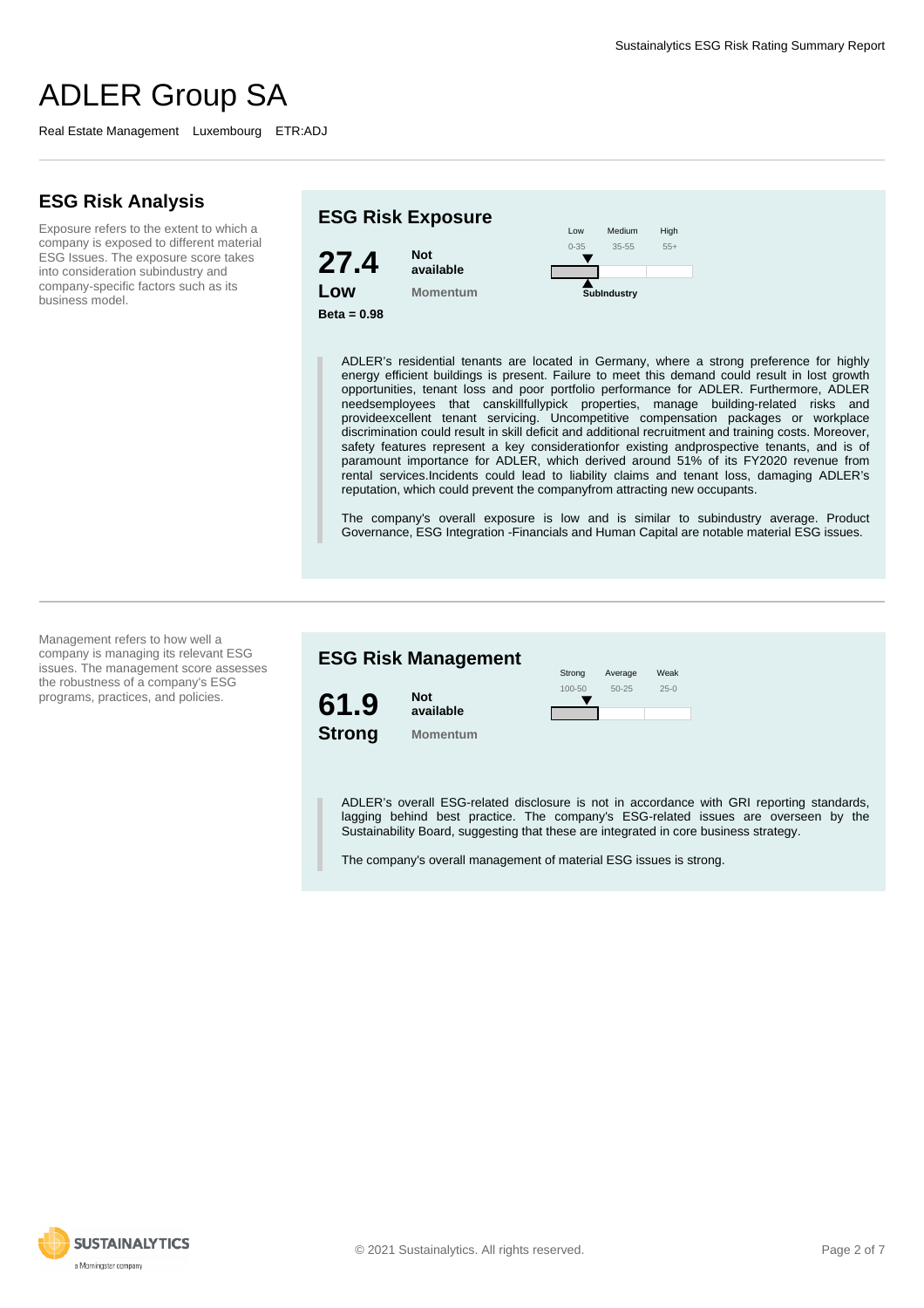Real Estate Management Luxembourg ETR:ADJ

# **Material ESG Issues**

**These are the Material ESG Issues driving the ESG Risk Rating.**

| <b>Issue Name</b>                   | <b>ESG Risk</b><br><b>Exposure</b> | <b>ESG Risk</b><br><b>Management</b> | <b>ESG Risk</b><br>Rating | <b>Contribution to</b><br><b>ESG Risk Rating</b> |
|-------------------------------------|------------------------------------|--------------------------------------|---------------------------|--------------------------------------------------|
|                                     | Score   Category                   | Score   Category                     | Score   Category          |                                                  |
| <b>Corporate Governance</b>         | $9.0$ High                         | 58.5 Strong                          | 3.7 Low                   | 34.8%                                            |
| <b>Human Capital</b>                | 5.0 Medium                         | 48.3 Average                         | <b>2.7 Low</b>            | 25.3%                                            |
| <b>Product Governance</b>           | 4.0 Medium                         | 51.3 Strong                          | 1.9 Negligible            | 18.2%                                            |
| <b>Business Ethics</b>              | 4.0 Medium                         | 71.9 Strong                          | 1.3 Negligible            | 11.8%                                            |
| <b>ESG Integration - Financials</b> | 5.4 Medium                         | 80.3 Strong                          | 1.1 Negligible            | 9.9%                                             |
| Overall                             | 27.4 Low                           | 61.9 Strong                          | 10.7 Low                  | 100.0%                                           |

# **Events Overview**

Identify events that may negatively impact stakeholders, the environment, or the company's operations.

| Category (Events) |  |
|-------------------|--|
|-------------------|--|

| <b>A</b> Severe (0)   |  |
|-----------------------|--|
| $\triangle$ High (0)  |  |
| Significant (0)       |  |
| <b>A</b> Moderate (0) |  |

**Low (0)**

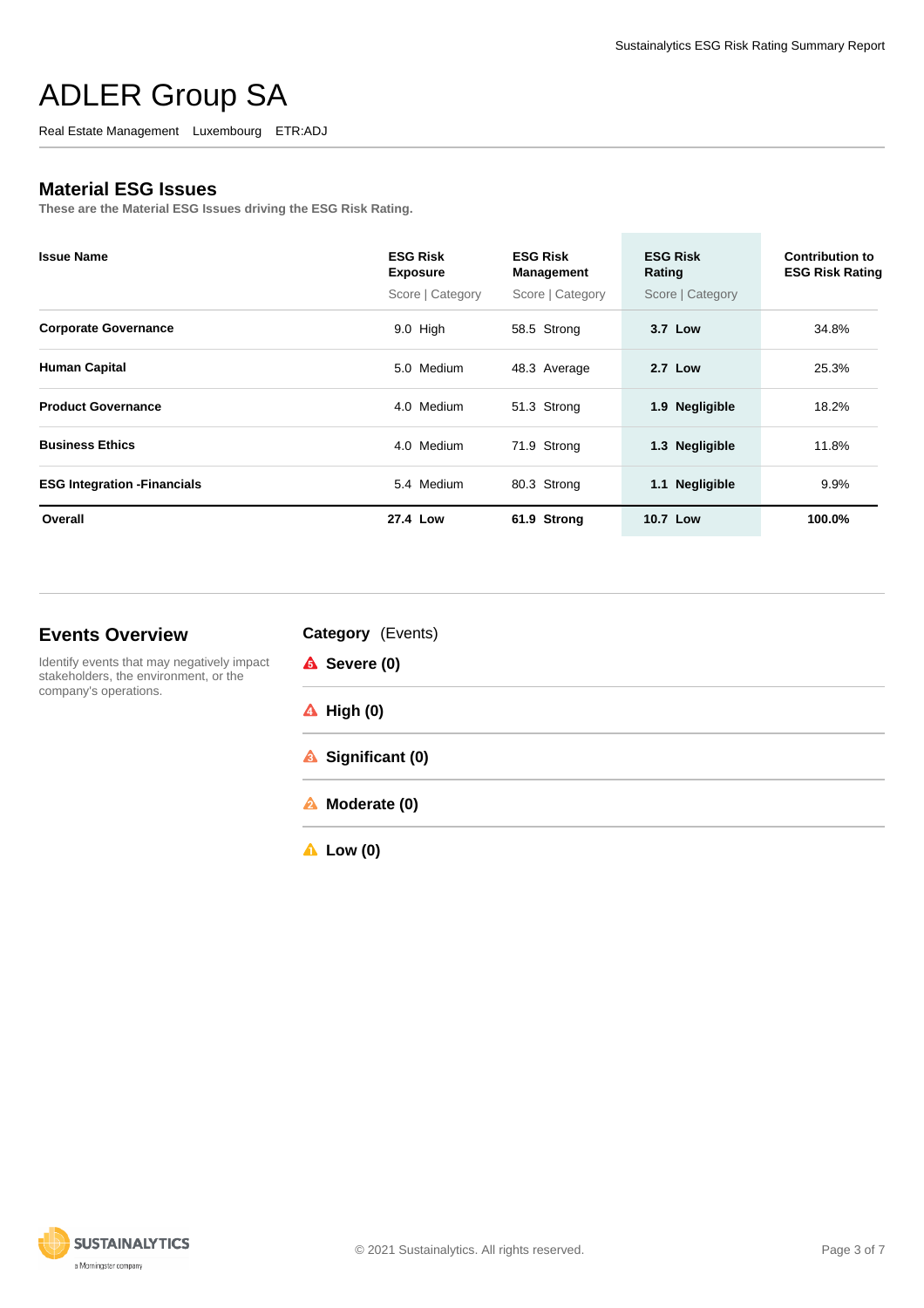Real Estate Management Luxembourg ETR:ADJ

# **Events Overview**

Identify events that may negatively impact stakeholders, the environment, or the company's operations.

## **Category** (Events)

- **None (13)**
	-
	- Bribery and Corruption Business Ethics
	-
	-
	- Marketing Practices **Contact Contact Contact Contact Contact Contact Contact Contact Contact Contact Contact Contact Contact Contact Contact Contact Contact Contact Contact Contact Contact Contact Contact Contact Contact C**
	-
	- Society Human Rights

Accounting and Taxation Anti-Competitive Practices

Carbon Impact of Products Environmental Impact of Products

Labour Relations **Labour Relations** Lobbying and Public Policy

Sanctions **Sanctions** Social Impact of Products

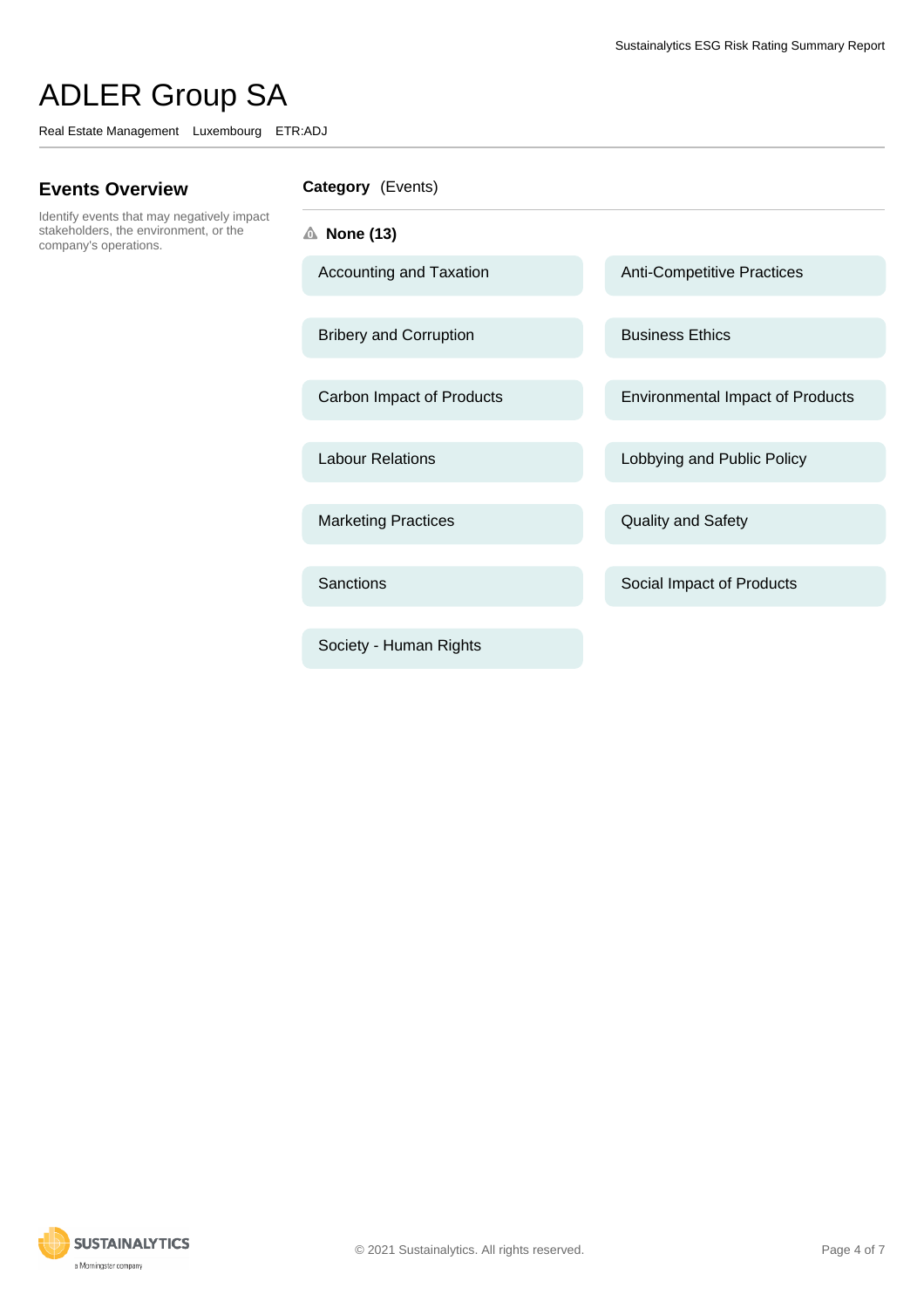Real Estate Management Luxembourg ETR:ADJ

# **Risk Decomposition**



# **Momentum Details**

Not available due to a lack of comparable historical information.

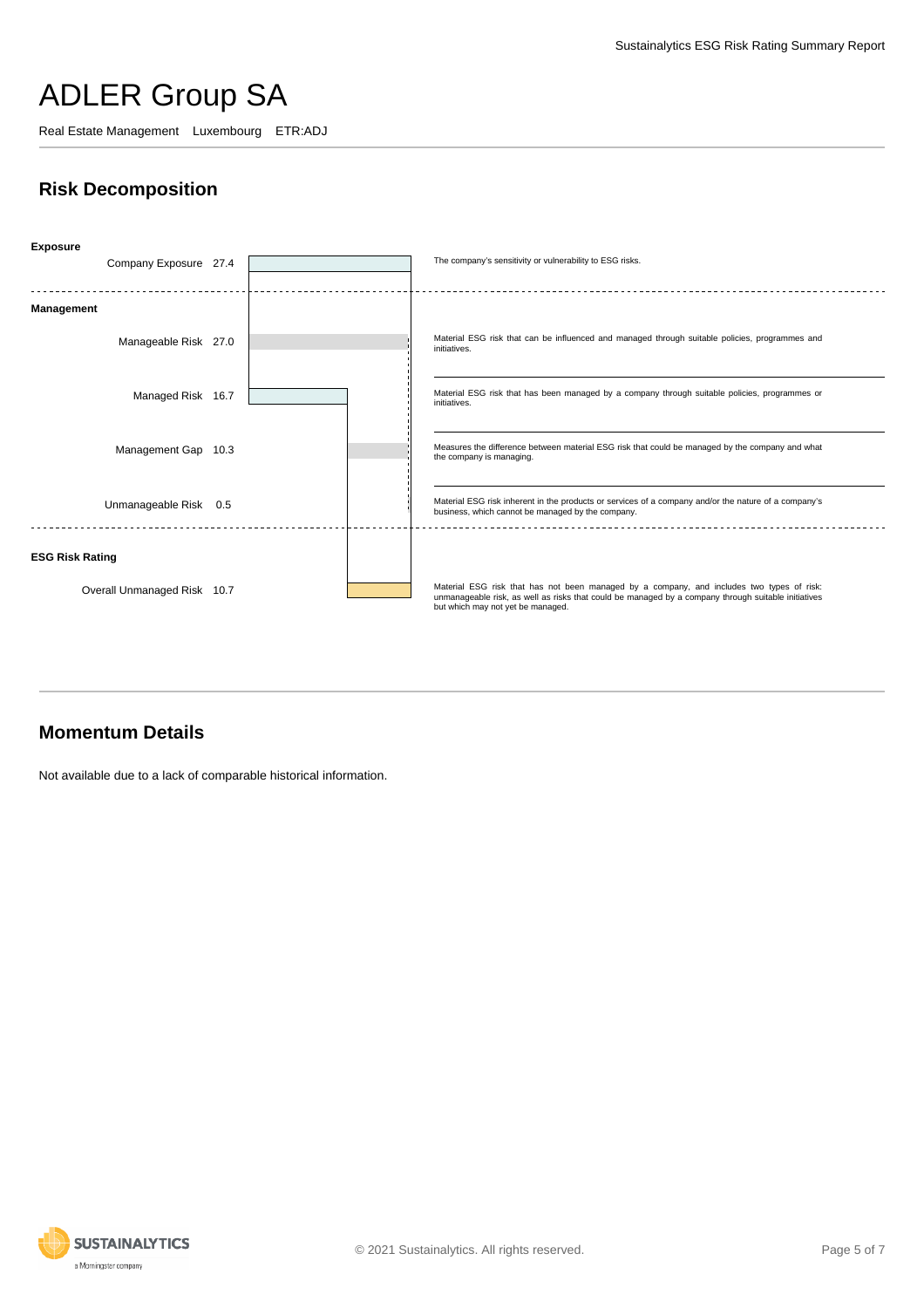Real Estate Management Luxembourg ETR:ADJ

## Beta (Beta, β)

A factor that assesses the degree to which a company's exposure deviates from its subindustry's exposure on a material ESG issue. It is used to derive a company-specific issue exposure score for a material ESG issue. It ranges from 0 to 10, with 0 indicating no exposure, 1 indicating the subindustry average, and 10 indicating exposure that is ten times the subindustry average.

### Corporate Governance Pillar

A pillar provides a signal about a company's management of a specific Corporate Governance issue.

### ESG Risk Category

Companies' ESG Risk Rating scores are assigned to five ESG risk categories in the ESG Risk Rating:

> Negligible risk: enterprise value is considered to have a negligible risk of material financial impacts driven by ESG factors

Low risk: enterprise value is considered to have a low risk of material financial impacts driven by ESG factors

Medium risk: enterprise value is considered to have a medium risk of material financial impacts driven by ESG factors

High risk: enterprise value is considered to have a high risk of material financial impacts driven by ESG factors

Severe risk: enterprise value is considered to have a severe risk of material financial impacts driven by ESG factors

Note that because ESG risks materialize at an unknown time in the future and depend on a variety of unpredictable conditions, no predictions on financial or share price impacts, or on the time horizon of such impacts, are intended or implied by these risk categories.

## ESG Risk Rating Score (Unmanaged Risk Score)

The company's final score in the ESG Risk Rating; it applies the concept of risk decomposition to derive the level of unmanaged risk for a company.

### Event Category

Sustainalytics categorizes events that have resulted in negative ESG impacts into five event categories: Category 1 (low impact); Category 2 (moderate impact); Category 3 (significant impact); Category 4 (high impact); and Category 5 (severe impact).

## Event Indicator

An indicator that provides a signal about a potential failure of management through involvement in controversies.

#### Excess Exposure

The difference between the company's exposure and its subindustry exposure.

### Exposure

A company or subindustry's sensitivity or vulnerability to ESG risks.

## Idiosyncratic Issue

An issue that was not deemed material at the subindustry level during the consultation process but becomes a material ESG issue for a company based on the occurrence of a Category 4 or 5 event.

#### Manageable Risk

Material ESG risk that can be influenced and managed through suitable policies, programmes and initiatives.

### Managed Risk

Material ESG Risk that has been managed by a company through suitable policies, programmes and initiatives.

#### **Management**

A company's handling of ESG risks.

### Management Gap

Refers to the difference between what a company has managed and what a company could possibly manage. It indicates how far the company's performance is from best practice.

#### Management Indicator

An indicator that provides a signal about a company's management of an ESG issue through policies, programmes or quantitative performance.

## Material ESG Issue

A core building block of the ESG Risk Rating. An ESG issue is considered to be material within the rating if it is likely to have a significant effect on the enterprise value of a typical company within a given subindustry.

#### Subindustry

Subindustries are defined as part of Sustainalytics' own classification system.

#### Unmanageable Risk

Material ESG Risk inherent from the intrinsic nature of the products or services of a company and/or the nature of a company's business, which cannot be managed by the company if the company continues to offer the same type of products or services and remains in the same line of business.

#### Unmanaged Risk

Material ESG risk that has not been managed by a company, and includes two types of risk: **unmanageable risk**, as well as risks that could be managed by a company through suitable initiatives, but which may not yet be managed (management gap).